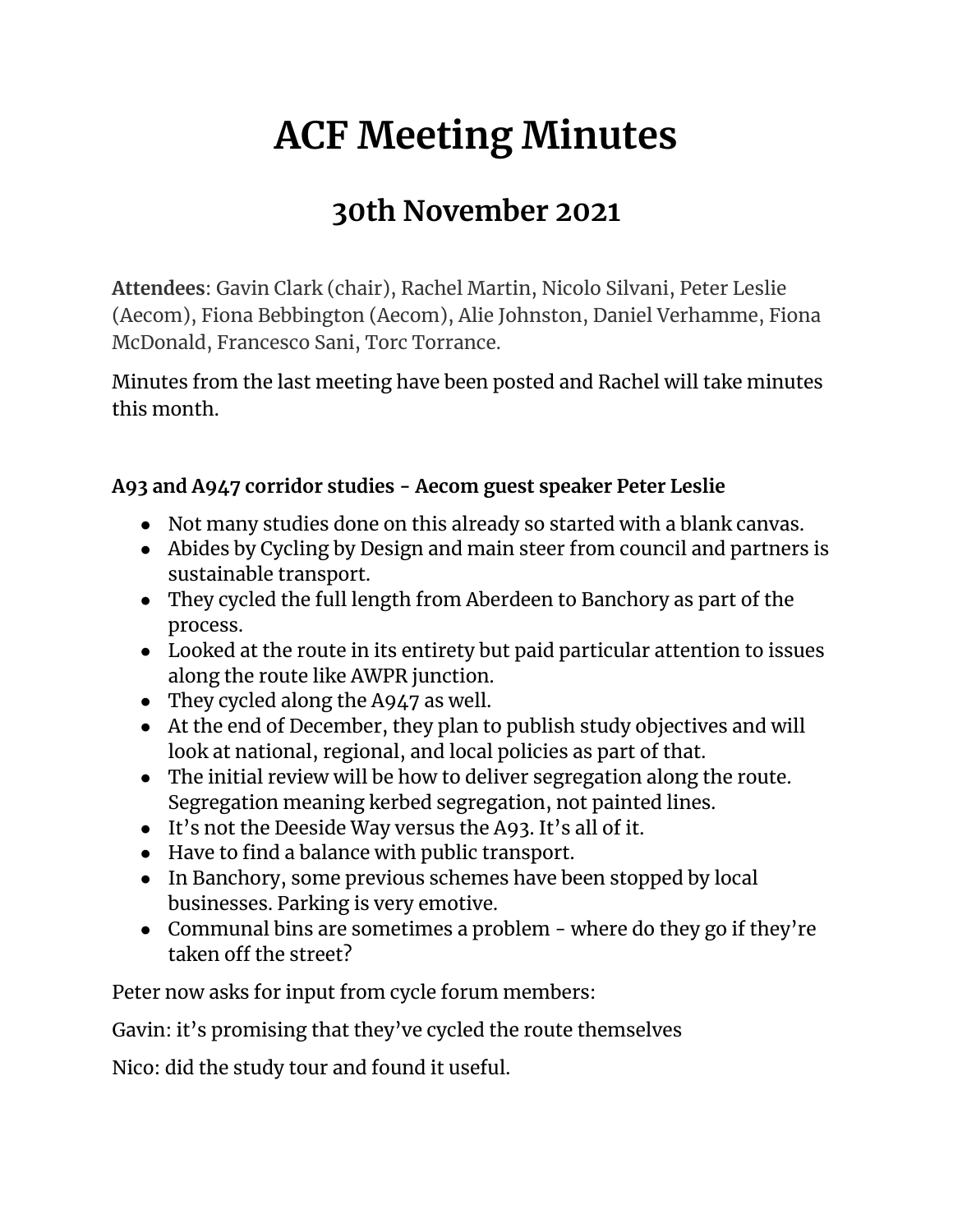Daniel: very pleased that it's about the A93 and for segregated lanes on this route. Been cycling it for 10 years now and it's really in a poor state. There are places where Deeside Way is quite close but in others, it's not close.

Fiona: uses Deeside Way regularly with children and also with friends who have a handcycle bike. There are some issues with connecting Deeside Way to A93 and a lot of access points are unsuitable for bikes. Often not wide enough for adapted bikes. Cycling on A93 can be frightening with lots of double-decker buses that drive past quickly. Pinch points at traffic lights are tricky.

Peter says some roads would have to become single lane to create space for segregated cycle paths - e.g. just west of the Anderson Drive junction.

Alie: Usually takes the A947 into town. One problem the has is whenever there's a big queue of cars coming up to traffic lights there's no way to get to the ASL.

Peter says junctions will be separated.

Torc: suggests elevated crossing for Anderson Drive. Down at Garthdee next to Asda there's a very busy pedestrian death run. An overpass for feet and wheels would create a cleaner and easier access for active travel. Dundee has them and they seem to work. Gavin is not sure it's a success in Dundee because they have to travel further to cross the road - why should pedestrians be inconvenienced? Torc says shouldcars stop for a minute and a half to be granted access to cross a junction? People should have to pay to park everywhere - such as workplace parking (demand management).

#### **Note of previous meeting and matters arising**

Gavin replied to council about Hazlehead Avenue and the one-way system and got a reply to say they've dropped those proposals.

#### **Other consultations**

● LEZ - the council decided to minimise the extent of the low emission zone and was open to objections up until Sunday. We didn't submit a formal objection because we've probably lost the battle and if we object it may delay the implementation altogether. Daniel says there was also a hugely difficult to object to because there were several very large documents with a map of the proposal and without clear reasons for the change. Gavin also looked at it and saw all the attachments and thought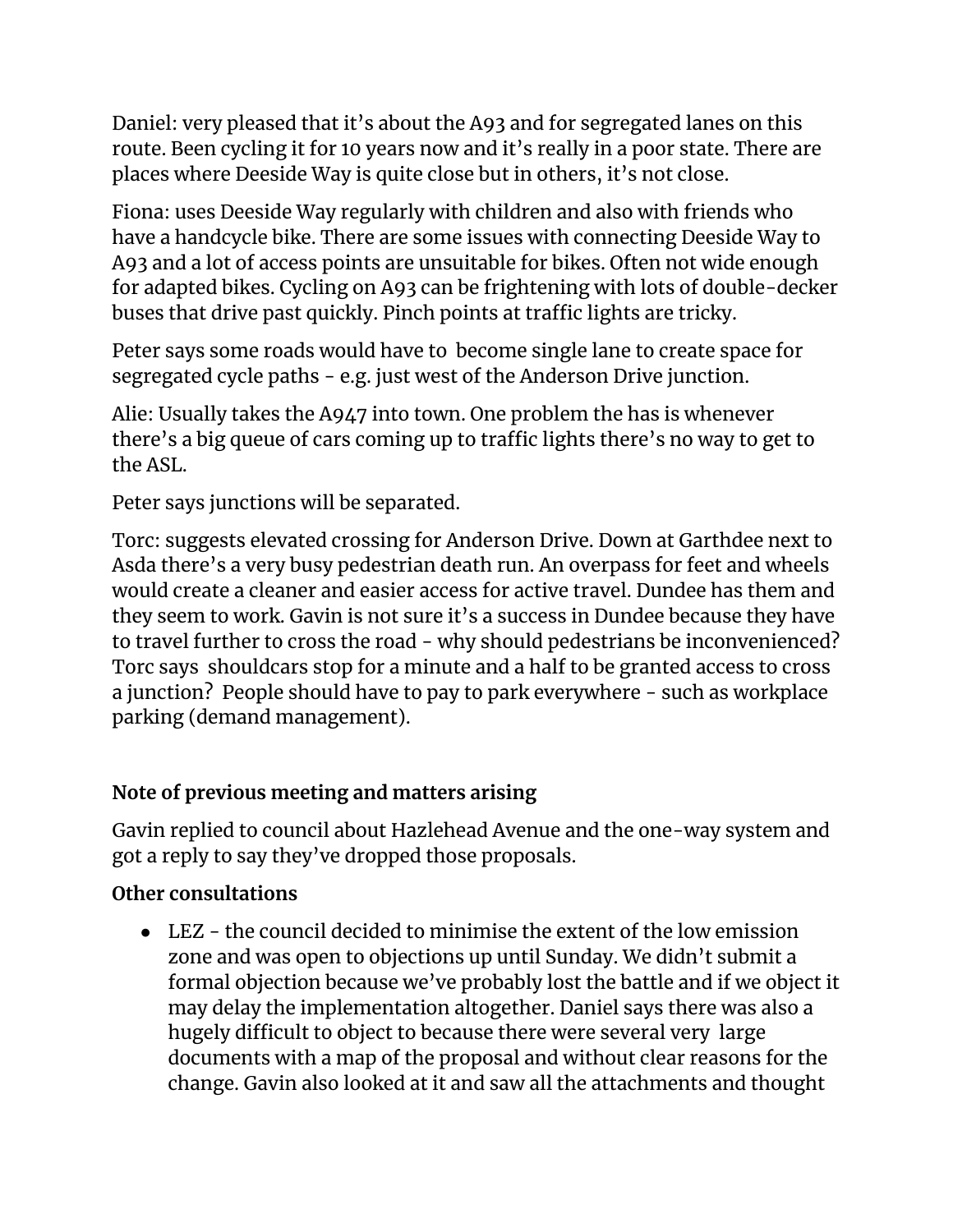he could spend his entire weekend objecting because of the long documents.

• Local transport strategy main issues report - we submitted a response to that. We referenced two things from the previous (2016) LTS: people responded and said they had no confidence that the council would actually deliver, and also that we had no segregated cycling infrastructure on which cyclists would feel safe. We pointed out these issues in our response.

Daniel asks about the current A93 and A947 study - have these been in the pipeline for a long time or have these been pushed recently by the Scottish government for more active travel?

Can leave comments here:

[https://consultation.aberdeencity.gov.uk/communities-housing-and-infrastr](https://consultation.aberdeencity.gov.uk/communities-housing-and-infrastructure/a93-banchory-to-aberdeen-city-centre-transport-stu/) [ucture/a93-banchory-to-aberdeen-city-centre-transport-stu/](https://consultation.aberdeencity.gov.uk/communities-housing-and-infrastructure/a93-banchory-to-aberdeen-city-centre-transport-stu/)

And put pins on the map here:

<http://www.placecheck.info/app/maps/a93corridor>

#### And here:

[https://consultation.aberdeencity.gov.uk/place/a947-bucksburn-roundabout](https://consultation.aberdeencity.gov.uk/place/a947-bucksburn-roundabout-to-parkhill-junction-tra/) [-to-parkhill-junction-tra/](https://consultation.aberdeencity.gov.uk/place/a947-bucksburn-roundabout-to-parkhill-junction-tra/)

Map pins here:

<https://www.placecheck.info/app/maps/a947corridor>

## **Campaigns**

- No idling schools banner has been in Stonehaven at Arduthie Primary and it has now gone to Newmachar. New request is from a lady in Dyce who is a frustrated grandmother and fed up with the traffic fumes. Newtonhill Primary school wants it after that.
- Make Aberdeen Accessible Gavin was tasked with sending results to the council(s) (City and 'Shire) - in progress.
- Art Rachel contacted Grey's School of Art about putting art on Deeside Way and they suggested for a budget £700 as a fee for the student and